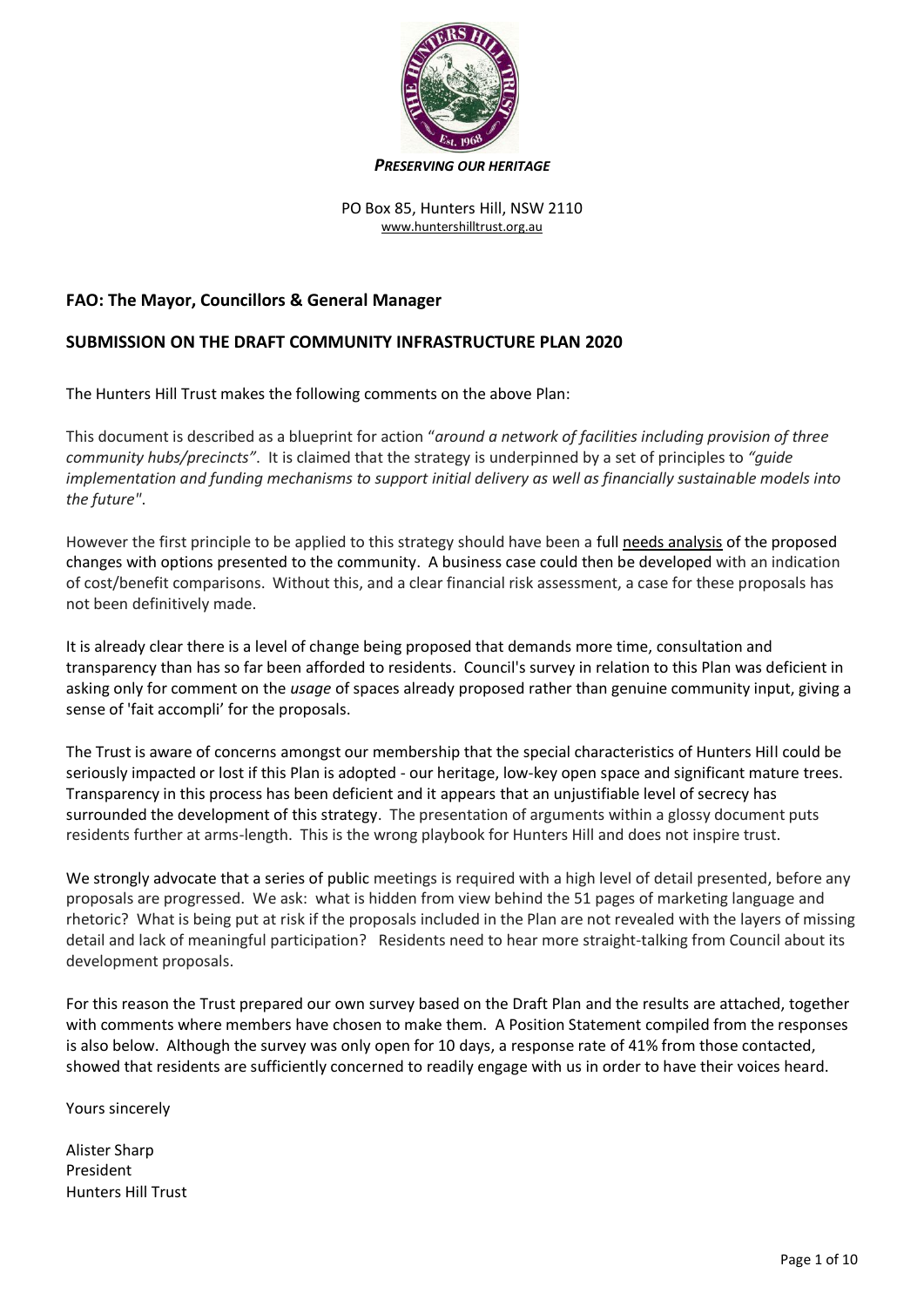# **HUNTERS HILL TRUST'S POSITION STATEMENT**

With no schemata or drawings within the Draft Community Infrastructure Plan showing the scope and scale of any of the 'Hubs', the Trust Committee and its members are extremely concerned about over-development and loss of green space. The following key messages have been drawn from membership responses to our survey plus our suggestions for further testing of ideas where there isn't strong support for a proposal.

### **Hub 1 - Gladesville Road/Figtree Park**

- This is not the appropriate location for intensive development and would be out of character for a 'village green' particularly as it would destroy the existing village atmosphere.
- The business case for more residential development/offices/retail here has not been made nor justified.
- The streetscape on Gladesville Road should be retained and options explored for the Sydney Community Services buildings to be enhanced or adapted to make them fit for purpose as a more sustainable approach to development.
- There is overwhelming support for Figtree Park to be retained in its entirety with no loss of green space or trees.
- The problems of additional traffic adding to the current congestion in this area have not been addressed in any way.
- There is little support for moving Council administration to this site and no justification or cost implications given for separating Council administration from Council chambers.
- There appears to be little support for a Library in this area (or at the Town Hall) so another location should be tested.
- The Croquet Club and Green is a valued space that has been in daily use particularly important in the current pandemic. The heritage club is part of the charm of Hunters Hill and modern versions of the game are now increasing in popularity.
- Figtree Park is already used extensively every day by the community for recreation and passive enjoyment and does not need 'activating' with the exception of a children's playground which should be reinstated in its previous location.
- Access from Gladesville Road should be improved and signposted and an appropriate fence along Ryde Road added to make the park safer.

### **Hub 2 - Town Hall, Council Administration Centre and Works Depot**

- The Town Hall as a cultural hub is supported but space and parking issues will need to be properly assessed.
- Preservation of the Town Hall heritage building is paramount.
- A business case has not been made to move the Town Hall administration from its current location and the proposed move does not appear to be supported by the community. We ask, what is the benefit to the community of these changes, particularly when retaining it here is strongly supported? Has the cost of refurbishing Council administration versus moving it to a new location been ascertained as part of this exercise?
- There is overwhelming support for the museum to be retained in the Town Hall precinct.
- Using the admin section of the Town Hall for leasing is not well supported and the lack of parking and access to public transport could make it difficult to achieve commercial returns. In addition there is no indication of the scale of financial return required to sustain these changes?
- There is community ambivalence about the Works Depot remaining behind the Town Hall but strong opposition to re-developing this space for residential accommodation. However this location is seen as having merit as part of a cultural hub and options should be explored.
- There is support for the theatre and music clubs to continue to be located in the Town Hall precinct perhaps housed in a re-developed Depot site.
- An art gallery could be housed in a more accessible location with parking, either in a re-developed Depot space or at the Henley Precinct.

### **Hub 3 - Henley Precinct**

- As the population grows, this site could become a valuable location for shared experiences and passive recreation.
- This area should be permanently retained for public amenities, cultural events and open air activities such as art/music/markets/community gardens, plus a café and play spaces.
- This location has parking, access to main roads and public transport.
- The community gardens are highly valued and must be retained/expanded in this location.
- The Bowling Club building is in demand as a popular location for community activities and social events and should be renovated to enable greater use and some income generation in the short term.
- Improved amenities for sporting activities not catered for elsewhere would be suitable for this site.
- The replacement of turf with synthetic surface is not supported.
- There is strong opposition to residential development that would alienate the waterfront.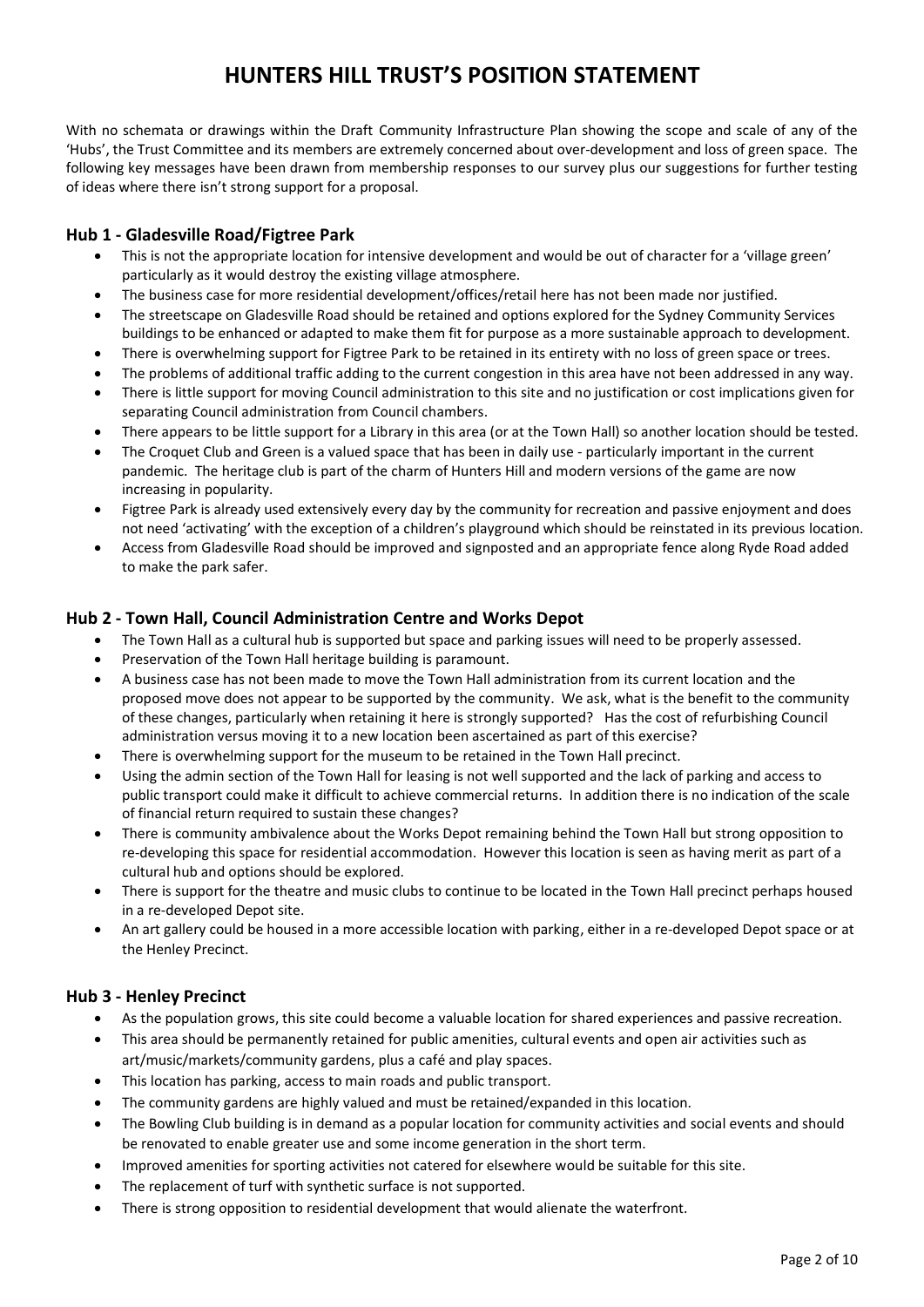# **HUNTERS HILL TRUST'S SURVEY RESULTS**

# **Hub 1 - Gladesville Road/Figtree Park**

## **Q1 Would you like to see:**

|                                                                                           | <b>Yes</b> | No     |
|-------------------------------------------------------------------------------------------|------------|--------|
| Preservation of the cottages and streetscape on Gladesville Road?                         | 86.89%     | 13.11% |
| Preservation of the Croquet Club and Green?                                               | 89.06%     | 10.94% |
| Preservation of Figtree Park in its current form with no encroachment by new development? | 92.06%     | 7.94%  |
| A mix of heritage and new development?                                                    | 45.45%     | 54.55% |
| A new development to replace the cottages and hall for Sydney Community Services?         | 28.57%     | 71.43% |
| Additional community facilities at Figtree Park?                                          | 26.23%     | 73.77% |
| Some current community facilities moved elsewhere?                                        | 26.79%     | 73.21% |
| Residential accommodation as part of the commercial development?                          | 15.52%     | 84.48% |
| Space for an office/commercial hub/flexible work space?                                   | 20.34%     | 79.66% |
| A library located here?                                                                   | 42.37%     | 57.63% |
| Council Administration located here?                                                      | 17.24%     | 82.76% |
| A cafe                                                                                    | 25.93%     | 74.07% |
| A children's playground?                                                                  | 62.50%     | 37.50% |
| A fence along Ryde Road so that children can play safely?                                 | 64.91%     | 35.09% |
| Additional activation of Figtree Park eg special events?                                  | 37.29%     | 62.71% |

### **ADDITIONAL FEEDBACK:**

- $\triangleright$  I do not want to see a reduction of the park it is already small
- $\triangleright$  This survey is misleading. Please outline the intent of the questions
- $\triangleright$  Without understanding what it implies I'm reluctant to say either Yes or No to 'Additional activation', but assuming it means 'loss of grass or plants I've answered NO
- $\triangleright$  It's impossible to think of this piece of remaining green space being redeveloped for residential and/or commercial purposes. Surely there is enough along Gladesville Road to satisfy need? Matthew Street, sandwiched between Ryde and Gladesville Roads is congested enough and it is unthinkable how much worse it would become if these proposed developments go ahead. Please leave it as is for the benefit and wellbeing of the community you are there to represent!
- $\triangleright$  Absolutely against all these proposals. There are enough Cafes and congestion already in that vicinity without Council allowing / adding even more development, traffic, traffic delays and congestion
- $\triangleright$  It's a lovely park that needs fencing. The last thing the Hunters Hill over pass needs is more development. The heritage has already been comprised immensely. This park will become increasingly important for passive open space
- without seeing proposed development drawings it is too hard to say "yes" or "no" to some of these questions especially in regard to preserving the cottages and adding new structures It might be too large to accommodate all that they propose to have here
- $\triangleright$  The ürposal is over developed
- $\triangleright$  See through fence. There is already a cafe.
- $\triangleright$  I suggested to Zac Miles at least two years ago, when it was announced in Council Meeting Minutes that he was appointed to oversee possible uses for Figtree Park. I suggested a monthly, fortnightly or weekly small Farmers' Market on the site to enable local residents to purchase fresh produce within walking distance. We have lost Joe and Sons green grocer long ago, who provided excellent fresh produce, and IGA's offerings are inadequate. I have never heard back from Zac, or Council, regarding my suggestions. Why spend money on community surveys if none of the responses are acknowledged or open for discussion?
- $\triangleright$  The building don't have any real heritage value. My main point is the current configuration is poor leading to underutilised space. Suggest new buildings border Ryde Rd to Matthew Street, and the rest is flattened and opened up to parkland directly up to Gladesville Road. That would create a beautiful open space and should appease the residents on Matthew St.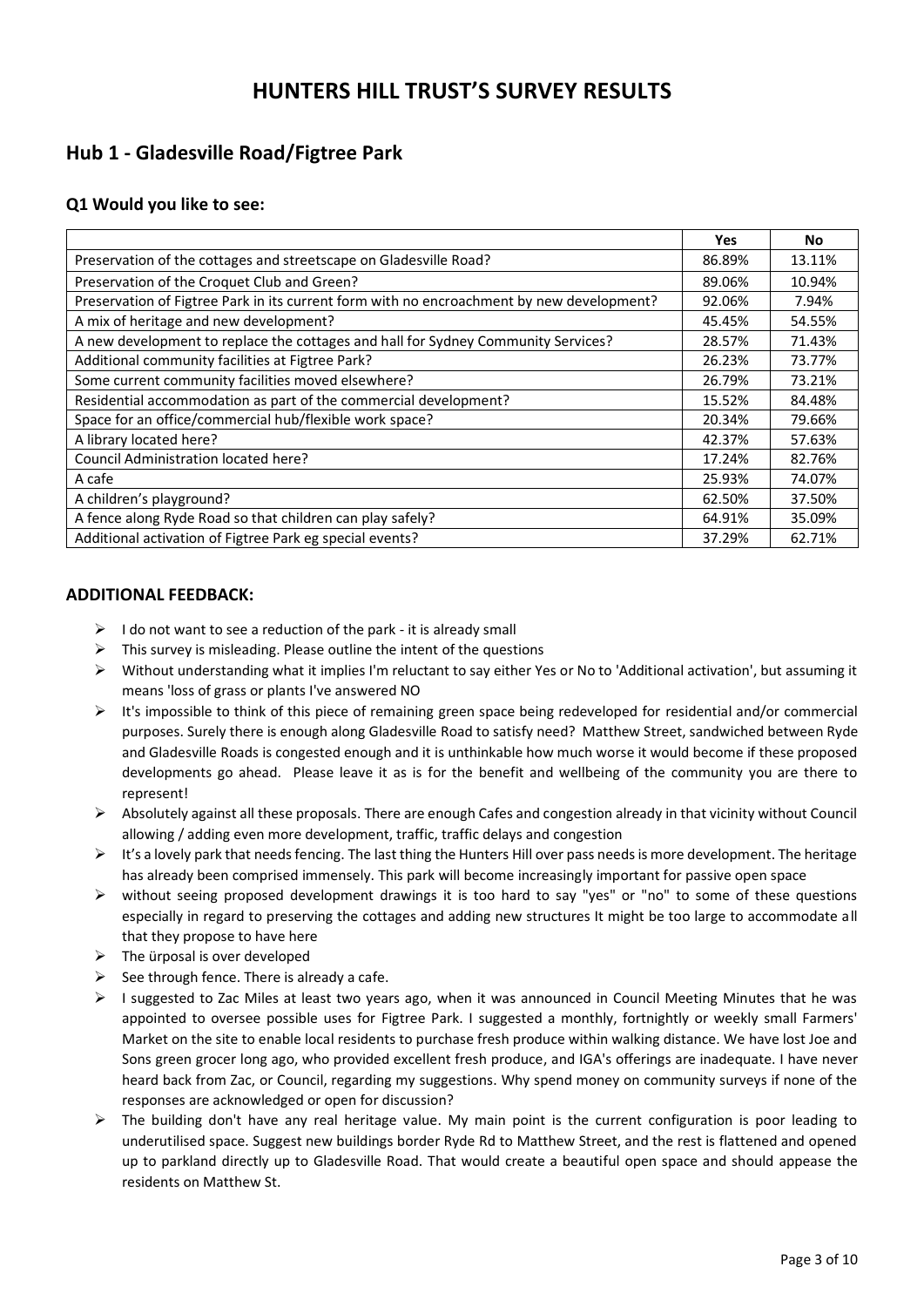- $\triangleright$  Figtree Park is a delightful small piece of quiet open space increasingly required as densities around it increase. It needs a picket fence for safety and definition. There are too many competing functions proposed. New housing, commercial development, a library, Admin functions of Council which will overwhelm the Park and destroy its ambience and charm and increase congestion. This is not the place for any of the new proposals. We don't need a Village Square! We don't need another library - we have a new arrangement with an existing local library; Leave C administration in the Town Hall. Don't destroy streetscape along Gladesville Rd. Retain Croquet Club. Retain setting and mature trees and the leafy canopies. No underground carpark! Leave trees and deep soil - grass over the top of an excavated carpark is not the same! The proposals conjure up a city Mall not a small and beautiful local suburban park. The proposed scale of proposal is appropriate for HHC. No sale/lease of Public land here under any circumstances.
- $\triangleright$  Hard to answer some questions because the nature of the proposals is not clear. In short, I oppose any development that reduces parkland and increased buildings. I don't mind redeveloping existing buildings for other uses but details of the proposed changes should be clearly stated.
- $\triangleright$  Absolutely NO encroachment into Figtree Park with possible exception of children play area
- $\triangleright$  We do not object to remodelling the buildings along Gladesville Road provided the footprint and height are not increased. We strongly support the comments made in David Salter's letter to Council.
- $\triangleright$  Any development in the proposed area would reduce the amenity of Figure Park and make even worse the awful traffic problems along that stretch of Gladesville Road and at the intersection with Ryude Road.
- $\triangleright$  The present Council Administration facility has just been refurbished and should now be fit for purpose for another fifty years at least.
- $\triangleright$  I am not familiar with Fig Tree Park, but I would like to see more "Village' events and socialising bringing people together, Dog show, flower show, Easter parade, Coffee etc.
- ▶ I don't actually think there is enough space here for Council's vision. Also, office space for Council staff will need to be split. Where is the new Council Chamber? Is there a "theatre" here that would suite?
- $\triangleright$  Keep the heritage buildings and adapt and add to them. Add a fence to enable safety for children and the elderly and a small playground for young children. This would support a low cost increase in activation.
- $\triangleright$  I am not averse to upgrading the accommodation of Community Services, and making access from Gladesville Rd easier, but don't wish this to be at the expense of losing grass and trees.
- $\triangleright$  Please [leave] this small area of trees, space as it is. The locals use this area with children and older people any development here will ruin this green gem and create havoc with traffic.
- Another cafe certainly not needed. Parking will be a problem if office/commercial space built underground parking not appropriate.
- $\triangleright$  I have no detailed knowledge of present areas mentioned and do not wish to comment on.
- $\triangleright$  Any residential development must be lower than 3 storeys and be stepped back from both the park and the street with no loss of green space. Parking must improve and traffic needs to take into account the mainly elderly residents living along Gladesville Rd.
- $\triangleright$  The park and croquet club are important spaces that need to be maintained. I am happy for low rise development for council/community services to replace the old cottages.
- $\triangleright$  The Park is small and should not be further reduced in any way.
- $\triangleright$  more seating in the park
- $\triangleright$  Remaining largely as open space is the most desirable, with possibly more planting along the Ryde Rd edge.
- $\triangleright$  Upgrading existing community facilities is important but not at the expense of Figtree Park and the croquet green. Under the guise of providing better community care, the Plan hands over a big parcel of land to developers to build yet more retail and more housing in this sensitive and low rise village area.

### **Q2 Are you concerned about:**

|                                                 | Yes     | No    |
|-------------------------------------------------|---------|-------|
| Loss of green space?                            | 100.00% | 0.00% |
| Loss of Trees?                                  | 98.33%  | 1.67% |
| Scale of development and how it will be funded? | 96.72%  | 3.28% |
| Impact of traffic and parking?                  | 98.36%  | 1.64% |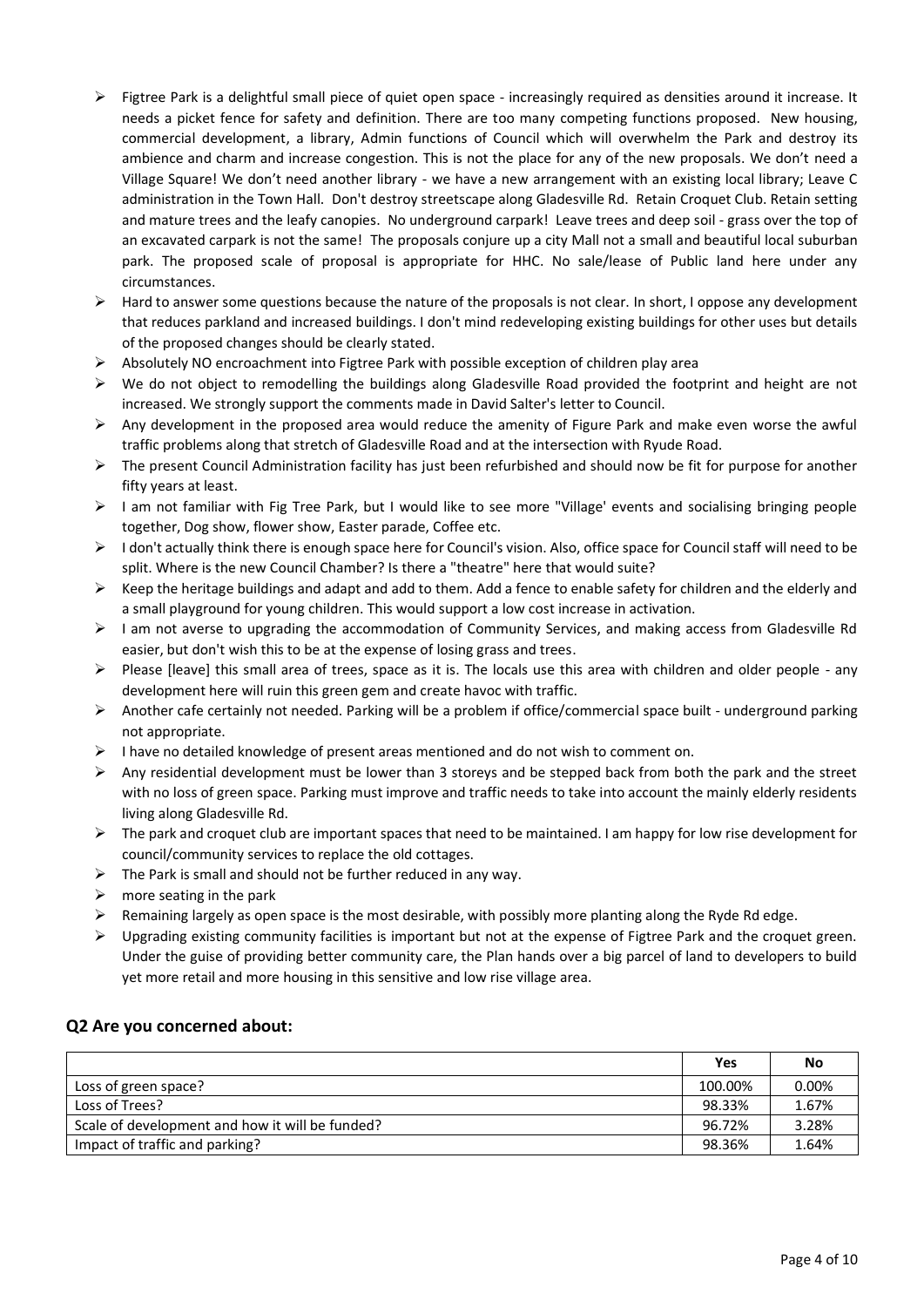### **ADDITIONAL FEEDBACK:**

- No reduction of the park
- The overpass area is already over developed and traffic and ease of living in the area is at its capacity! Enough development!
- Again there currently is so much traffic along the surrounding roads around there....where is a proposal regarding traffic management
- Hunters Hill is one of Australia's oldest municipalities. The heritage of this suburb makes it highly unique. Hunters Hill is not Ryde. Whilst the state government longs for it to be part of that suburb, that has failed time and time again. New development should be kept to a minimum and existing open space should be respected and retained. People want to live in Hunters Hill for a reason. It's time that ambitious councillors realise that.
- there is no mention of where extra car parking space will occur to accommodate for so much extra proposed community activity
- More is not better.
- I am also fed up with notifying Council of the dangerous driving antics of visitors to the cafe precinct. I have had very close calls (as a pedestrian) in that vicinity as drivers do very dangerous U-turns and 3 point turns OVER unbroken white lines, which is illegal, and without any regard for pedestrians and other traffic. I also suggest that the last two parking bays on Gladesville Rd (on both directions) be removed. They open doors, unload children, and risk being hit by cars travelling in both directions. On the northern side of that strip, (adjacent to what was originally Three Beans Cafe) the last two parking bays prevent traffic endeavouring to turn right or left at the lights from lining up at the red light, causing two or three failed attempts to exit on the green traffic light due to the congestion. Again, no answer back from Council, but I note that the Council Ranger still does a regular sweep to book parked cars along that strip who have overstayed the time limit. Surely the dangers in that area warrant the attention of Council before revenue.
- Concerned about Scale of development if they want to add residential but not concerned about how it will be funded?
- This is an already congested and busy precinct. I vehemently oppose the reduction of any green space/trees in Figtree Park. I also oppose the expansion of HH Council administration to this area.
- No business case. No consultation that is meaningful. No debate just a series of thought bubbles.
- Traffic in this area is already very congested
- Parking is already a major problem and traffic on and around Matthew St is already a dangerous disaster
- Mini busses at regular pick- up points to avoid car congestion
- The scale of development proposed for this community green space is not needed or justified.
- The proposal would increase the need for carparking, possibly resulting in an underground carpark, and increasing traffic congestion.
- The traffic created here with any development will create a nighmare for residents and traffic flow havoc, these areas are already difficult to manoeuvre with school traffic and general traffic.
- Heritage character of the park and surrounds must not be lost. Open space essential in view of the number of extra residences - dual occupancy/units - already built.
- Very much doubt that all of Council's plans can be achieved without unacceptable building heights and densities.
- Parking is already difficult so underground parking will be required.
- Traffic is chaotic in the extreme already with the existing number of cafes and unit accommodations. The calm village that used to exist I s already ruined!
- Increasing awareness of the value of green space and trees and the impact of vehicles is ignored by this potential overdevelopment.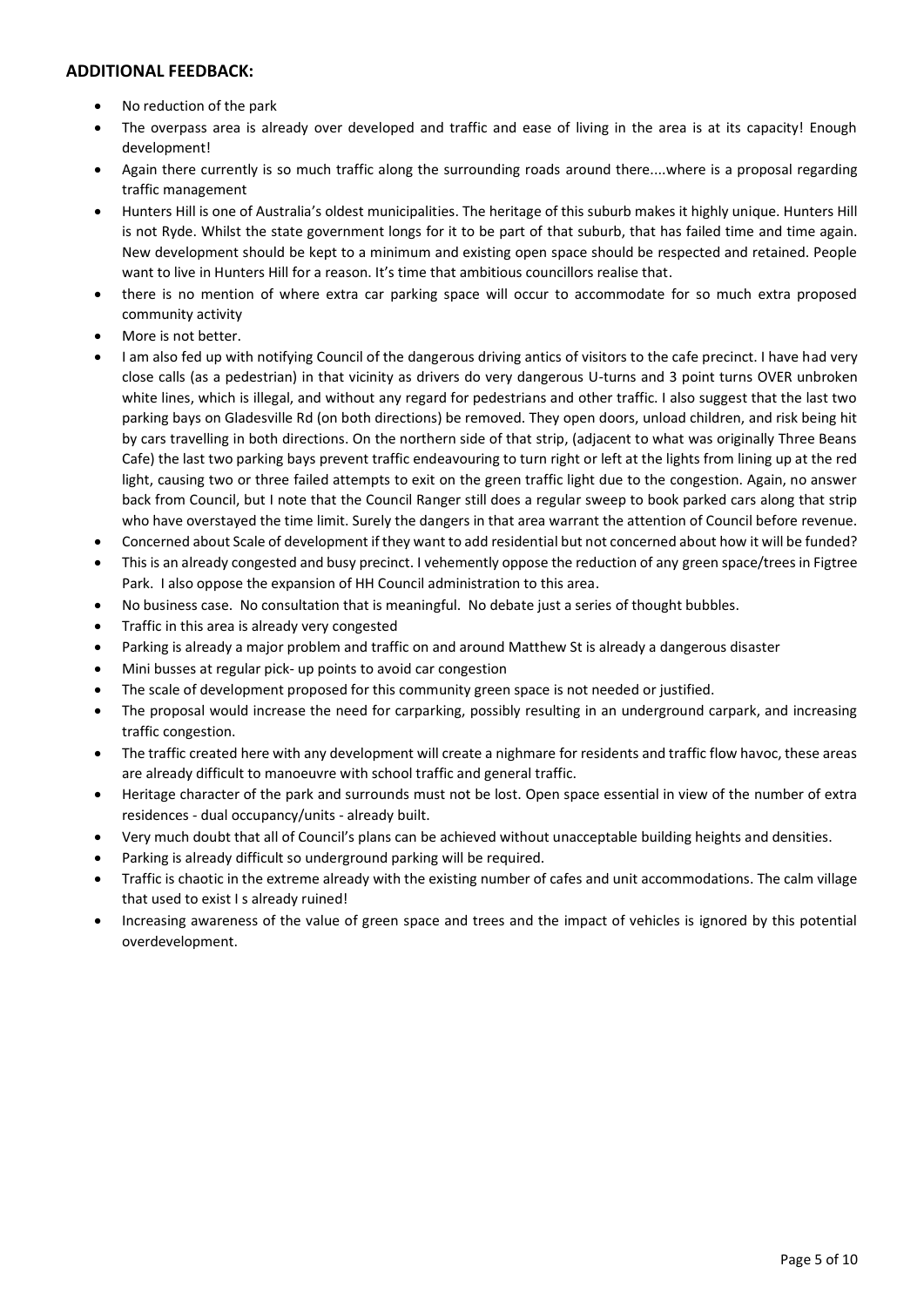# **Hub 2 - Town Hall, Council Administration Centre and Works Depot**

## **Q3 Would you like to see:**

|                                                                                                 | <b>Yes</b> | <b>No</b> |
|-------------------------------------------------------------------------------------------------|------------|-----------|
| The Town Hall site become a cultural hub?                                                       | 62.26%     | 37.74%    |
| Council Administration stay at the Town Hall?                                                   | 90.91%     | 9.09%     |
| Council Chamber (where Council meets) remain at the Town Hall?                                  | 94.74%     | 5.26%     |
| The Museum remain at Town Hall                                                                  | 94.55%     | 5.45%     |
| The Council Works Depot remain behind the Town Hall?                                            | 53.85%     | 46.15%    |
| The Works Depot be redeveloped for housing?                                                     | 10.91%     | 89.09%    |
| The Works Depot be redeveloped as part of a larger cultural precinct with the Library and other | 48.15%     | 51.85%    |
| cultural activities such as an art gallery?                                                     |            |           |
| A library located at Town Hall?                                                                 | 44.64%     | 55.36%    |
| Hunters Hill Theatre and Music Clubs located at the Town Hall?                                  | 85.45%     | 14.55%    |
| The administration section of the building used for commercial leasing/offices (if Council      | 22.22%     | 77.78%    |
| administration not retained here)?                                                              |            |           |
| The administration building kept and retrofitted?                                               | 76.47%     | 23.53%    |
| The administration building knocked down and a new build here?                                  | 3.85%      | 96.15%    |

### **ADDITIONAL FEEDBACK:**

- $\triangleright$  To remain as it is the town hall
- Why does council need new facilities? Please state the case when there is so much more we could spend money on.
- $\triangleright$  Theatre and Music Clubs located at the Town Hall? I understand they need assurance of long term bookings and more back-of-house space, and would support this. Admin location: I wouldn't begrudge improvements to the admin offices if these are really required: maybe within the current Works Dept.
- $\triangleright$  The council building is in an important icon Hunters Hill. If you were to make changes to the council depo then it should be kept by the council and it should be turned into public space. By the community for the community.
- What reason and financial gain is there in relocating the Council chambers and Council Works moving from the peninsula to Gladesville?
- $\triangleright$  The Town Hall is the Town Hall! No monkeying. Parking problems bad enough when school is in.
- $\triangleright$  Hunters Hill Town Hall is a Heritage item and is already in a significant group within the Conservation Area congregational church, historic school, and surrounding picturesque streets. The Town Hall and the Administration Functions, staff and records of the Municipality must remain together under one roof in its current location. The Town Hall must not be emasculated physically or symbolically by and for development interests!! I am astonished Council is proposing this - it is not in the Community's interest nor respectful of our Heritage. The Town Hall is already a cultural hub home to the Art Show, Community events, School events, HH Theatre, Music concerts and the museum. The status quo should remain and if some modest supporting spaces are required assist these current uses they could be accommodated subtly within the depot site. Perhaps some elements of the Depot should be retained on site? I am totally against alienating the site's ownership either by sale or long term lease (exactly the same thing) for any commercial or domestic use what so ever - not housing, not aged care, not commercial. This is public land! This is a fragile and important component of the HH Conservation area. Madeline Street, Alexandra Street all the surrounding streets and lanes are quintessential Hunters Hill. The Depot site, if it is cleared, should remain in public ownership and largely turned over to open space. Quite apart from issues of principle. The peninsula is dense enough. Traffic flow mornings and afternoons is already at a standstill. No more density can be contemplated. Council should be behaving as custodians not developers!
- $\triangleright$  Why does Council deem it necessary to arrange more space when the Municipality has not increased, therefore, not requiring more Council Staff. I also resent being questioned at length, as to why I wish to speak to someone in a particular department about a personal enquiry. The matter is of interest to myself as a ratepayer, and the person in question. I also have experience the problem of my phone messages not being acted on at all, and can only conclude that certain staff on the front desk may not passed them on. I feel that cultural and Administration should remain connected to the Council and the Town Hall.
- The administration building knocked down and a new build here? Don't have enough detail on this.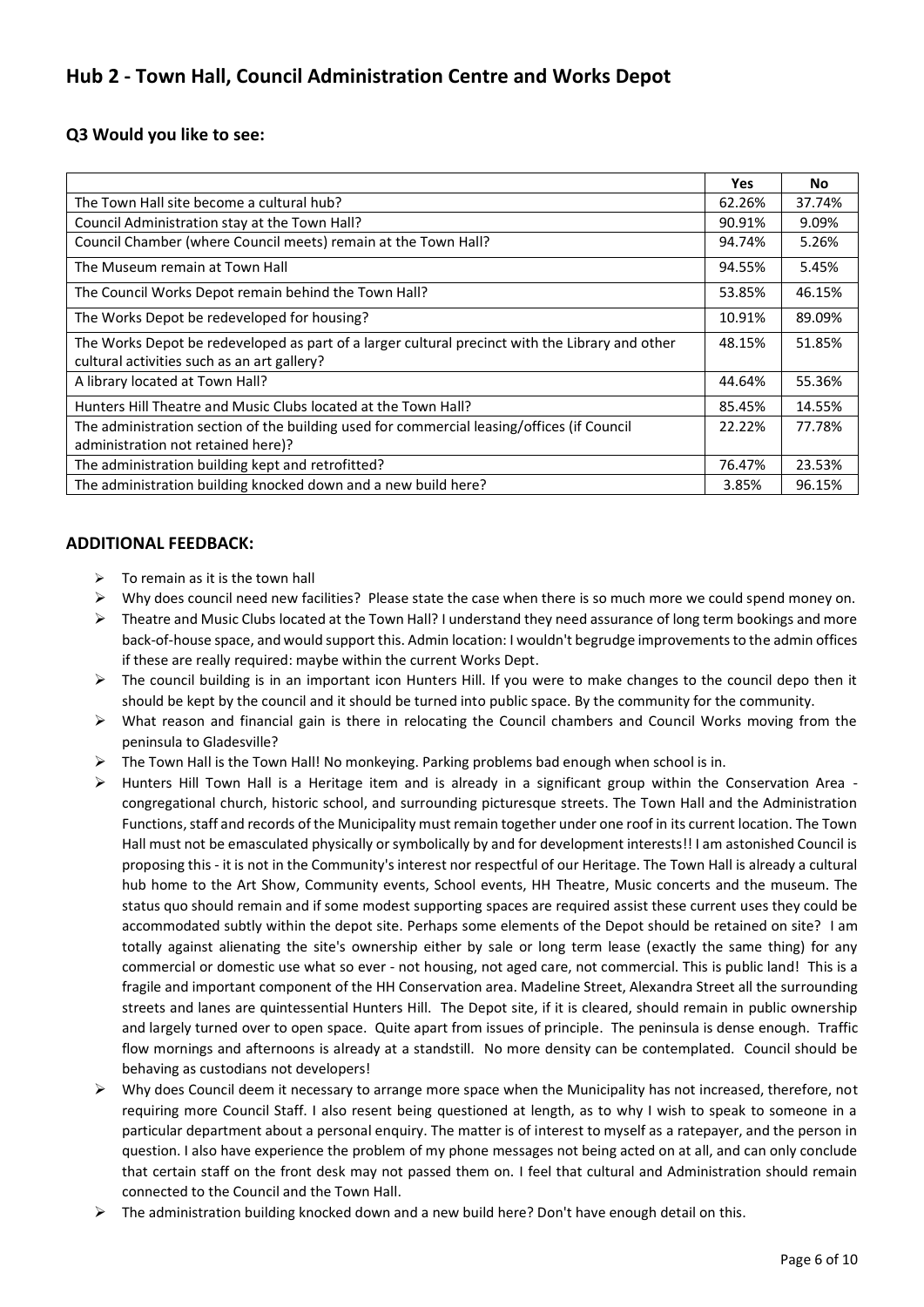- $\triangleright$  Hard to say. What is a cultural hub? An auditorium, a museum, a library and an art gallery? How much would it cost? The present hall is not good for a theatre but a new one would require replacing the building, which is likely to be costly. I would not like to support redevelopment unless there were detailed plans and costings (which would also be expensive). Hunters Hill is a small council so grand designs are likely to be unaffordable.
- $\triangleright$  Keep 50% of council staff here. Make new chambers if required.
- $\triangleright$  I feel that cultural and Administration should remain connected to the Council and the Town Hall
- $\triangleright$  I am concerned about Council depot being moved to Lane Cove and making it more difficult for the parks and gardens staff. to operate locally with efficiency and easy access to their equipment and also other HHC staff
- $\triangleright$  Council is currently reconfiguring its administration office space, and with the possibility of eventual amalgamation with other councils it would be rash to spend more money here.
- $\triangleright$  Do a rebuild at Henley where Theatre, Music, Museum, Library and large hall such as is heavily used for the Bridge Club can be used. Lots of parking available over there instead of trying to cram everything right on the peninsula or very close by and creating a traffic nightmare. Locate Works Depot there also. Can't get in and out of HH as it is.
- $\triangleright$  If works site redeveloped MUST be low-rise and in keeping with surrounding building
- $\triangleright$  While I agree with the notion of a cultural hub I am concerned about traffic and parking and would like to see Council Chambers and administration remain where they are.
- $\triangleright$  It is difficult to answer as perhaps these services will relocate to the Gladesville Road hub and therefore be irrelevant.
- $\triangleright$  The Town Hall and all its current functions should remain largely intact.

### **Q4 Are you concerned about:**

|                                                                                   | Yes    | No     |
|-----------------------------------------------------------------------------------|--------|--------|
| Developing parcels of the site?                                                   | 94.74% | 5.26%  |
| Preservation of the Town Hall heritage?                                           | 94.83% | 5.17%  |
| The scale of financial return required to sustain these changes to the Town Hall? | 96.30% | 3.70%  |
| Council's Works Depot being offered for a 99-year lease?                          | 78.18% | 21.82% |

### **ADDITIONAL FEEDBACK**

- I would prefer to see the Works Depot being retained to crowding Council activities onto the Figtree Park site
- A 99 year lease is the same as selling it. That's highly concerning. Margaret Thatchers governance proves that selling off public assets for short term gain is never a good idea. Neoliberalism and council governance should not go hand in hand. The council's role is to protect and preserve the community and our heritage, not reduce our assets. Reducing the council's assets is short-termism and must struck down with great gusto.
- No empire building at our loss!
- Any new building within the depot site should be excellent in design, and appropriate low key infill, respecting the significance of the surrounding residential character in scale, materials and design. It should introduce a garden setting into the site as public open space. This site must remain public land for use by the Municipality. Also the notion of "lazy" assets, mentioned in the draft infrastructure plan shows a particularly lopsided understanding of public space. Assets and land do not need to be "busy" to be useful to the community or worth keeping as open space. This philosophy has helped to disfigure Sydney in recent years. Passive open space is increasingly important as cities grow in size and population. It is essential for mental health, quiet enjoyment and for conservation of natural environment.
- The job of Council is to provide its services to the ratepayers as efficiently as possible. It should not seek to become a developer or landlord.
- Works Depot would make an excellent nursery. Council could get money selling plants.
- Moving the works depot to Lane Cove is the first cut in the 'Amalgamation by a thousand cuts' process.
- This is Community owned and should not be sold or developed for private use.
- 99-year lease on Works Depot inappropriate should be retained by Council for its use with a low-rise building.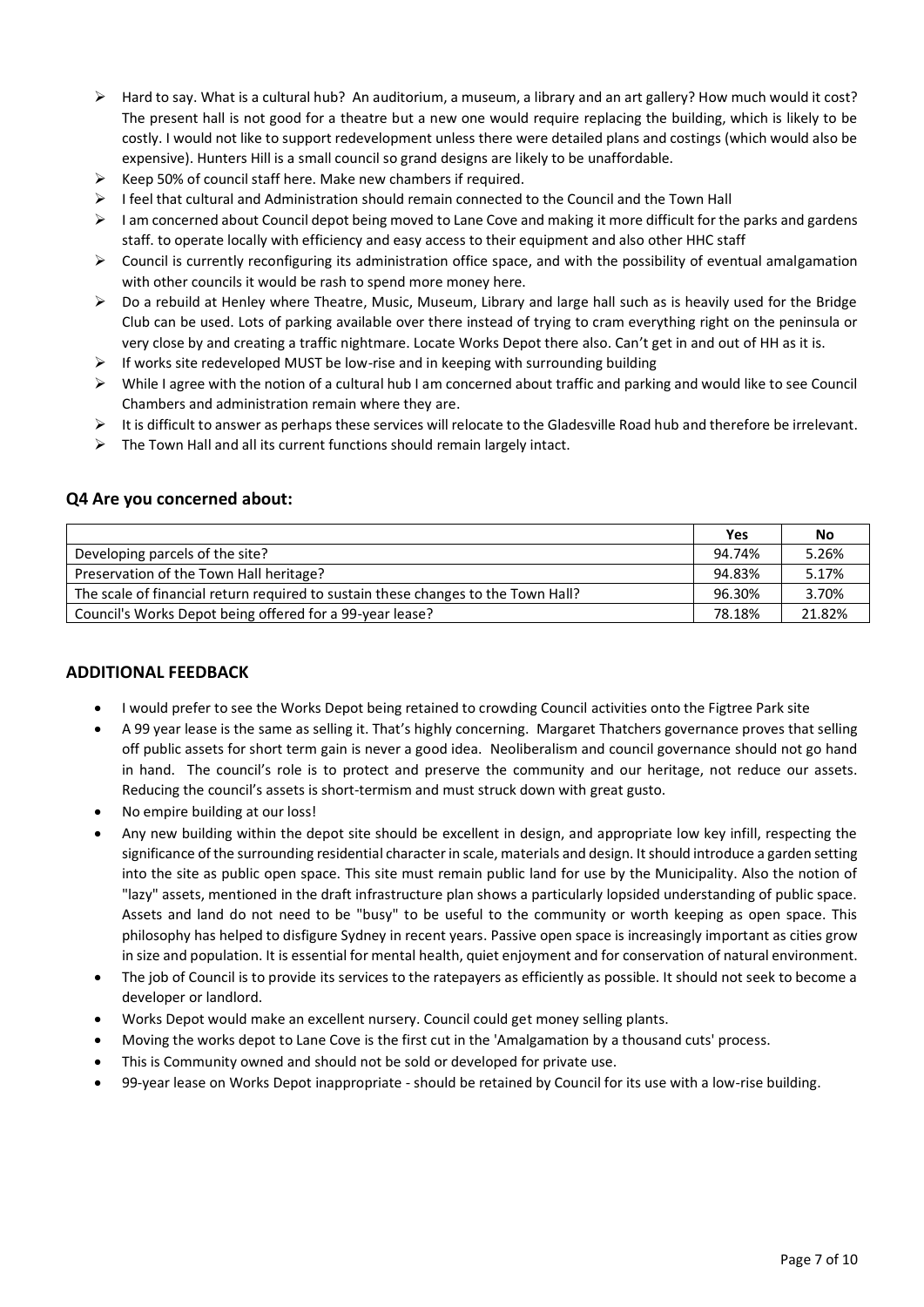# **Hub 3 - Henley Precinct**

### **Q5 In association with the sporting facilities - would you like to see:**

|                                                                                                                        | Yes.   | <b>No</b> |
|------------------------------------------------------------------------------------------------------------------------|--------|-----------|
| Improved amenities for sporting activities - storage, change rooms, etc?                                               | 75.00% | 25.00%    |
| Replacement of grass field with synthetic field/s?                                                                     | 13.21% | 86.79%    |
| A shared Sports and Community Facility?                                                                                | 75.51% | 24.49%    |
| A gym to service users and local sporting clubs as part of the new amenities?                                          | 27.78% | 72.22%    |
| A café to service users and local sporting clubs as part of the new amenities                                          | 55.56% | 44.44%    |
| A cafe/restaurant to service visitors to the reserve?                                                                  | 57.41% | 42.59%    |
| The current cricket pitch relocated either elsewhere on the site or, subject to agreement, to<br>another site?         | 26.92% | 73.08%    |
| Meeting rooms to cater for community groups with associated back of house facilities such as<br>kitchen and amenities? | 65.38% | 34.62%    |

### **ADDITIONAL FEEDBACK**

- $\triangleright$  Improved amenities for sporting activities storage, change rooms, etc? If current amenities are seriously inadequate then it's OK to improve them. I strongly oppose the replacement of grass field with a synthetic surface: I understand synthetic surfaces are hot, cause 'burn' injuries, and are very expensive to replace after a life of only 7-10 years. Meeting rooms to cater for community groups: these can be provided within the old Henley Bowling Club premises
- $\triangleright$  Turning beautiful natural grass into a synthetic soccer field is unbelievably tacky and wrong. Somewhat reflective of the overall proposal. Australia is going through a transitional period. The climate is changing at a rapid rate. We have a responsibility to preserve the natural environment. The more carbon captured, the better. We should not be replacing grass with synthetic plastic which is known to get immensely hot (potentially causing injuries to kids who will play on it). That is not smart planning.
- WHAT new amenities? Decisions before community opinions?
- $\triangleright$  I think any new buildings and development of the parklands should be modest and kept to a minimum. See my comments below on co-locating some of these concepts in existing superfluous buildings.
- $\triangleright$  My family home was in Henley for 60 or more years and I am very familiar with the Henley Bowling Club's history and historical usage by my parents and other residents as a result. It clearly needs some renovation and refurbishment, but as was originally intended for that site when established in the 40's and 50's it must remain for community use. There is enough exclusive waterfront multi housing for the wealthy in this city.
- $\triangleright$  A gym to service users and local sporting clubs as part of the new amenities? not a commercial gym though.
- $\triangleright$  Have existing sports facilities been found deficient? If so, then a specific proposal could be considered but I am not in favour of development unless a specific need has been identified.
- $\triangleright$  The Henley site needs careful and considered thought before any commitments are made. There are too many interrelated options to reduce to a simple yes/no choice.
- $\triangleright$  Make a park and ride under croft commuter car park and put the synthetic turf on top. Do it once and do it well.
- Not sure about night time movements and social activities taking place.
- $\triangleright$  There should be careful consideration of current and future sporting needs.
- $\triangleright$  I particularly oppose a synthetic surface for the cricket/football/sooccer field: my granddaughters tell me synthetic surfaces are hot in summer, and cause grazing when you fall. Moreover, I understand they have a limited life in spite of being very expensive to install. Meeting rooms already exist in the old bowling club, but probably need to be upgraded.
- $\triangleright$  This site should NOT be used for housing. It should be used totally for community based activities, halls, community rooms, museum, NO CAFES, there are enough of these around already, space would be better kept for people to have a picnic! There are enough Gyms in the area, I dont believe a gym should be put here.
- $\triangleright$  An not familiar with the site so no comments
- $\triangleright$  If short term, then an absolute misappropriation of rate payers money. Build, then bulldoze? Seriously?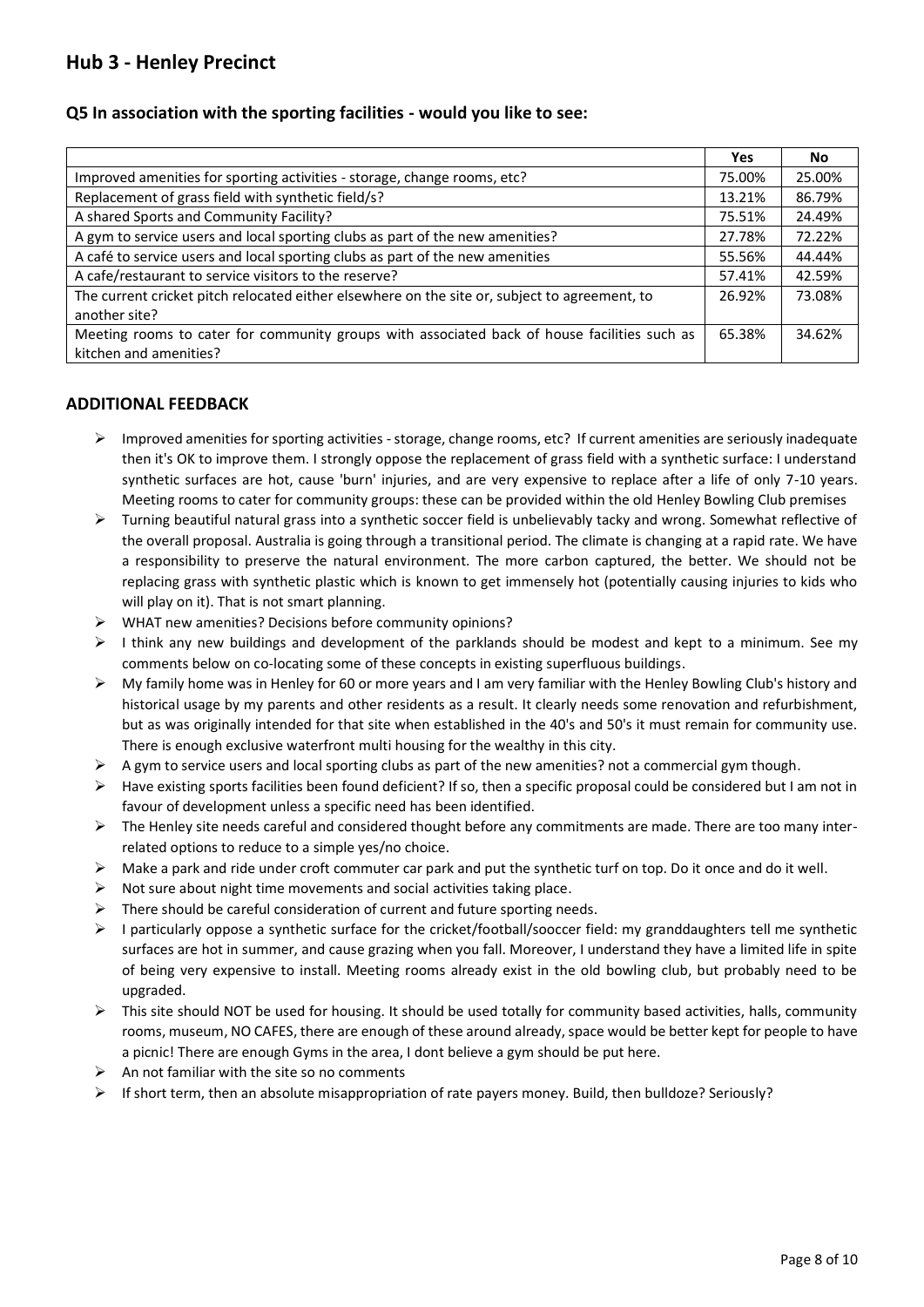## **Q6 In association with the Henley Bowling Club site - would you like to see:**

|                                                                                     | Yes    | No     |
|-------------------------------------------------------------------------------------|--------|--------|
| Produce/craft markets?                                                              | 91.23% | 8.77%  |
| Community Gardens expanded?                                                         | 98.18% | 1.82%  |
| Provision of infrastructure to enable the staging of outdoor music/cultural events? | 58.82% | 41.18% |
| Community playground?                                                               | 72.22% | 27.78% |
| An additional preschool                                                             | 28.00% | 72.00% |
| Increased childcare centre capacity?                                                | 42.55% | 57.45% |
| Additional public amenities?                                                        | 70.00% | 30.00% |
| A residential development?                                                          | 12.73% | 87.27% |
| Better access to the waterfront?                                                    | 67.31% | 32.69% |

# **What would you like to see the Henley Community Centre (Bowling Club Building) used for?**

- $\triangleright$  Community Gardens expanded? Yes, if the operators wish to expand Provision of infrastructure to enable the staging of outdoor music/cultural events? I would prefer this support to be provided as required, per event, as for Food&Wine Festival at Boronia Park Community playground? Yes, but not just for infants: we need suitable playgrounds for adolescents! An additional preschool? Increased childcare centre capacity? I can't answer these without knowing whether these are required, and what would be the impact on the site. Additional public amenities? My answer would depend on what amenities were proposed.
- Community space for seniors activities and for catered events in the future. An art hub with art exhibition both inside and in the surrounding grounds.
- $\triangleright$  Returned to parkland ....but possibly with a Community Centre and Library
- $\triangleright$  Community meetings and events e.g. concerts
- $\triangleright$  Bridge, yoga, art classes, drama classes, chess, quilting.
- $\triangleright$  Would be good to see a detailed plan
- $\triangleright$  Don't know
- Perhaps the existing building on two levels, could be used for some/all of the new development suggested above community facility, meeting space for community groups, small cafe in a largely outdoor setting, storage and change areas for sporting activities (many of these are already being provided in \$2.5m Development at Boronia Park - don't need duplication). A Gym should not be developed on public land - there are numerous fitness facilities in the Municipality. A produce market is good but don't duplicate an existing one at Riverside. The waterfront bushland needs some bush regeneration to remove weeds, but should not be rezoned for residential sale in future. Waterfront bushland here and in little pockets all over the municipality (eg old wharf sites along the rivers) should be kept for public access and not quietly offered for sale to adjacent private landowners. I think there needs to be a better assessment of the use of synthetic grass to replace turf on sporting fields. Quite apart from the environmental issues, synthetic grass is known to melt in extreme heat and cause very nasty burns to children's skin - extreme weather is predicted to increase - so sounds like a poor investment.
- Community clubs, such as Probus, UA3 (Fairland Hall has become inadequate as outside UA3 groups are increasingly attending meetings outside of their local area), Chess club, Bridge Club and so on.
- $\triangleright$  Better access to the waterfront? depends on the plan and impact on the area. Shared workspace needed too.
- $\triangleright$  Additional pre-school and increased childcare capacity.
- $\triangleright$  For the community for gatherings, meetings, classes
- $\triangleright$  If HH needs a theatre, art gallery, museum, concert hall, this may be the place for it.
- $\triangleright$  Community use
- $\triangleright$  This is such a major refurbishment of the site that a design competition would be needed to get the optimum solution
- $\triangleright$  More community activities like art and bridge classes
- $\triangleright$  Residential Development/ Council chambers
- $\triangleright$  Art classes, pottery, craft, Gallery and pop-up facility with refreshments and amenities.
- $\triangleright$  Meeting rooms to cater for community groups with associated back of house facilities such as kitchen and amenities.
- $\triangleright$  Some of the above
- local community groups/volunteer networks plus small start up enterprises that support community wellbeing
- The Bowling Club building should be upgraded for the item above: 'Meeting rooms to cater for community groups with associated back of house facilities such as kitchen and amenities?
- $\triangleright$  We don't need another market here. Leave the space for the community gardens. Outdoor staging can take place at Clarkes Point or within the grounds of the Gladesville Hospital Grounds. A new building here would have the museum, Library, facilities for the large no. of bridge players heavily utilising the hall now and smaller rooms for smaller